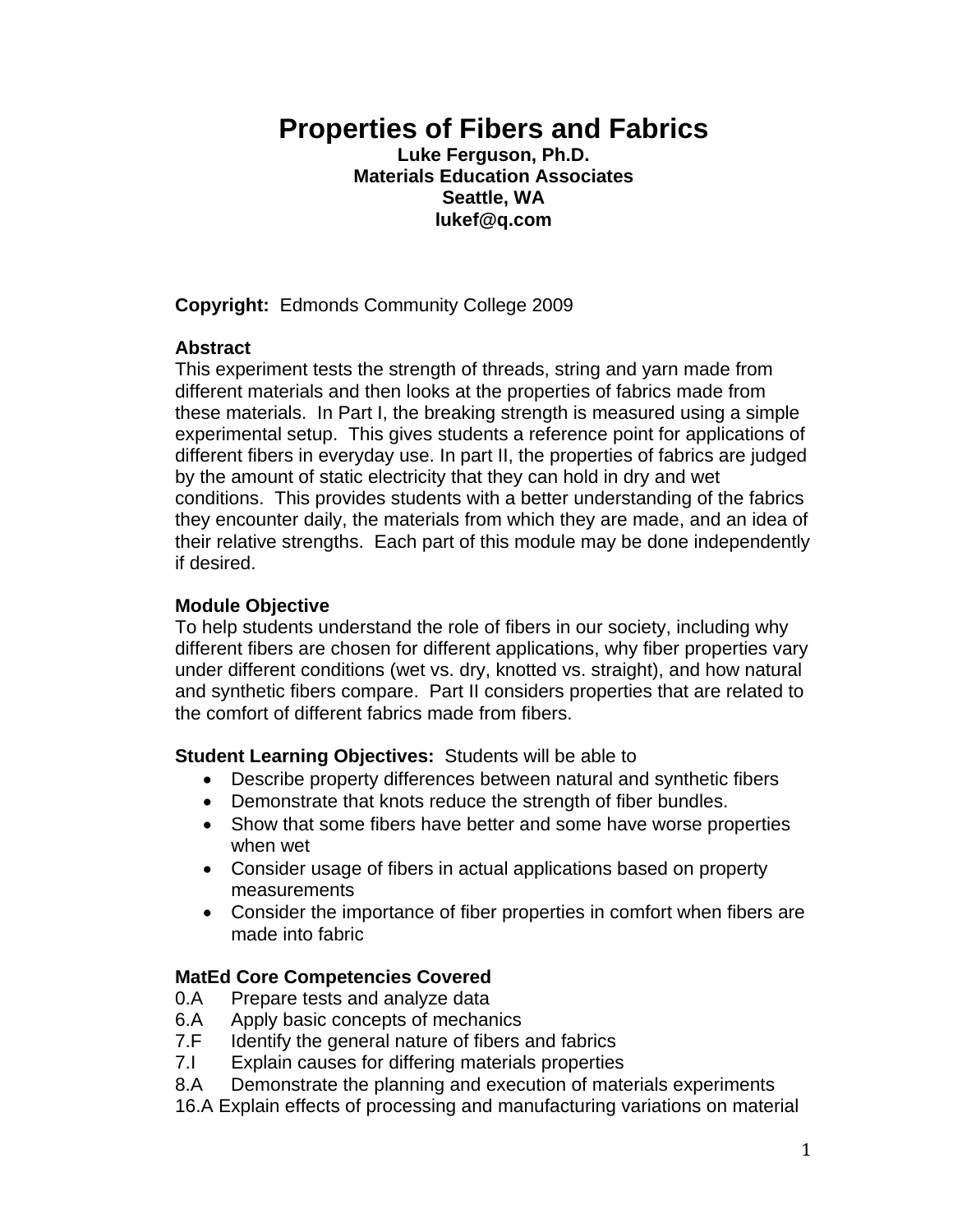properties

**Key Words:** fibers, strength, flaws, fabrics

**Type of Module:** Lab experiments

**Time required: Part I:** One class period for lab, analysis and discussion **Part II:** One class period for lab, analysis and discussion **Pre-requisite Knowledge**: none

**Target Grade Levels** High school, college introductory undergraduate courses

#### **Table of Content**s

| Abstract                                         |               |
|--------------------------------------------------|---------------|
| Module objective and student learning objectives |               |
| MatEd course competencies covered                |               |
| Module data                                      | 2             |
| Part 1: Strength of Fibers                       | $\mathcal{P}$ |
| Equipment and supplies needed                    | 2             |
| Curriculum overview and instructor notes         | 3             |
| Module procedures                                | 5             |
| Part 2: Use of Fibers in Clothing                | 6             |
| Equipment and supplies needed                    | 6             |
| Curriculum overview and instructor notes         | 6             |
| Module procedures                                |               |
| Supporting materials: Test machine               |               |
| (details on attachments 1 and 2)                 |               |
| Acknowledgments                                  |               |
| References                                       |               |
| <b>Evaluation packet</b>                         | 8             |
|                                                  |               |

#### **Part I: Strength of Fibers**

#### **Equipment and Supplies Needed**

 Strength testing machine—if no testing machine is available, please see the attachment for a simple testing machine that can be built by the instructor or by students as a special project.

 Yarns and fibers of various types—one useful set is listed below with mass/unit length information for each:

> 100% Cotton (size 10) = 0.048 grams/ft. 100% Nylon  $(T26) = 0.016$  grams/ft. 100% Silk = 0.0075 grams/ft. 100% Wool =  $0.023$  grams/ft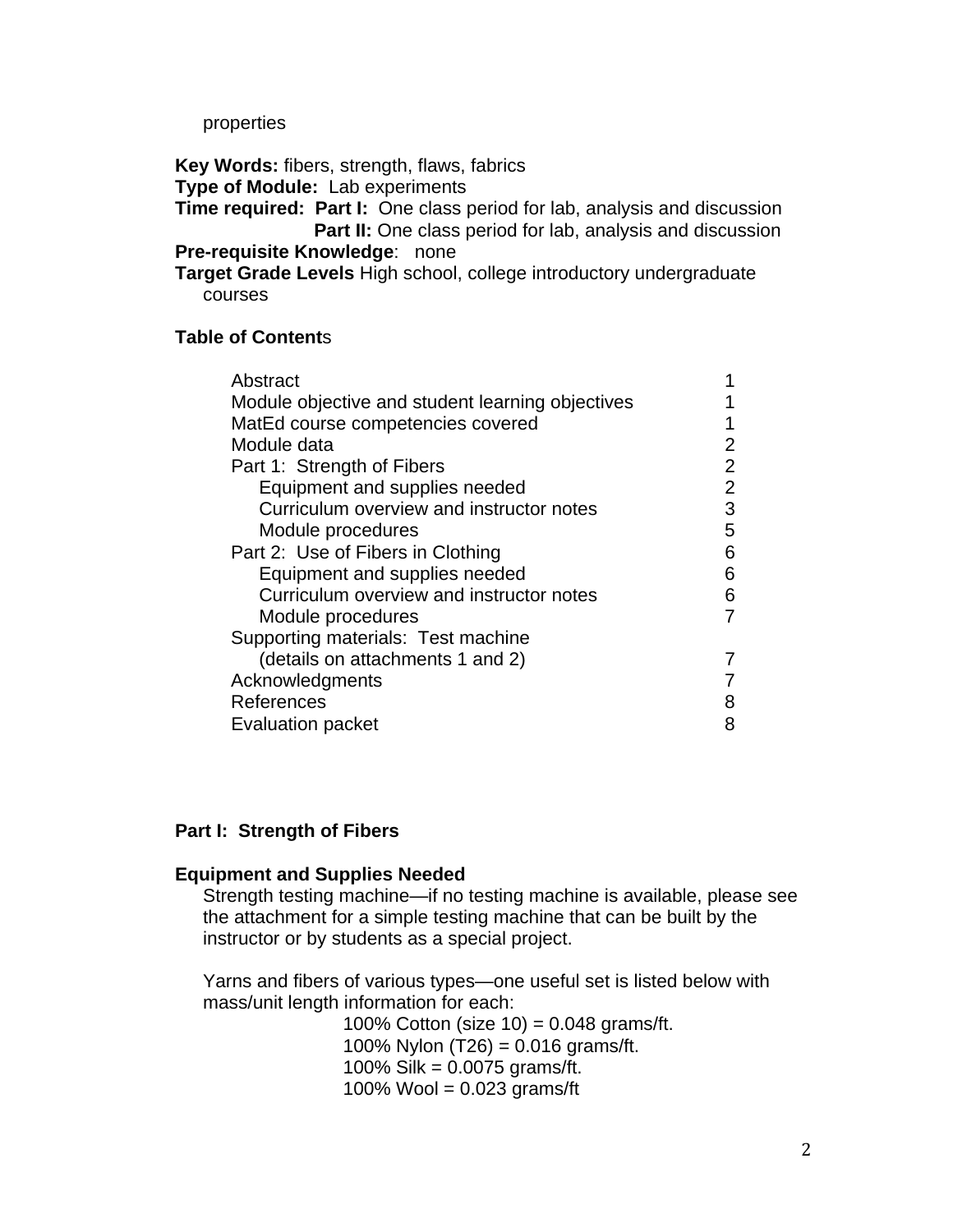100% Rayon (floss) =  $0.117$  grams/ft. 100% Rayon (40 wt.) = 0.007 grams/ft. 100% Acrylic  $(4-p)y$  = 0.129 grams/ft. 100% Acrylic (knit) =  $0.093$  grams/ft. 100% Polyester =  $0.0075$  grams/ft.

## **Curriculum Overview and Notes for Instructor**

Fibers and fabrics are stronger than their weight-equivalent bulk materials. Why? Some observations about fibers can help answer questions, For example,

- 1.) Fused silica fibers have strength as high as 2M psi.
- 2.) Flaws (or defects) in fibers result in stress concentration at the defect. Cracks initiate and propagate where stress is concentrated.
- 3.) Tensile strength increases with decrease in diameter. This is because the probability of finding a critical flaw or defect in the material decreases with decreases in diameter and length. Most synthetic fabric is processed (stretched) to obtain molecular orientation and varying amounts of crystallization, which greatly strengthens the fabric.

In this module, we will test threads, string, and yarn made from different materials for tensile strength by measuring the force required to break the material with a spring-loaded scale. In order to make a meaningful comparison we will have to compensate for the fact that the various strings and threads have different diameters or densities. Fibers (and particularly organic fibers) are commonly porous or hollow, and threads and strands are made from bundles of fibers. This makes it very hard to accurately measure the cross-sectional area of a small thread, and therefore to compute the absolute "engineering strain" or strength of a fabric. One way to get around this problem is to measure the force to break the fibers, and then to divide by the mass (weight) of a unit length of fiber. This gives a useful measure of the "relative strength" for a given mass of material. The mass/unit length information for the particular fiber samples proposed for use in this activity is given above in the listing of needed materials. (The denier or linear density is a common unit in the textile industry and refers to the number of grams per 9000 meters of thread or fiber).

A sample of the experimentally obtained breaking force and calculated "breaking force to mass ratio" for some materials are given in the table below.

| <b>Material</b> | <b>Mass/unit length</b> |         | <b>Force to Break   Breaking Force/Mass</b> |
|-----------------|-------------------------|---------|---------------------------------------------|
| Dry cotton      | $0.048$ g/ft.           | 10 lbs. | 208 $\frac{\log}{q}$ /ft.)                  |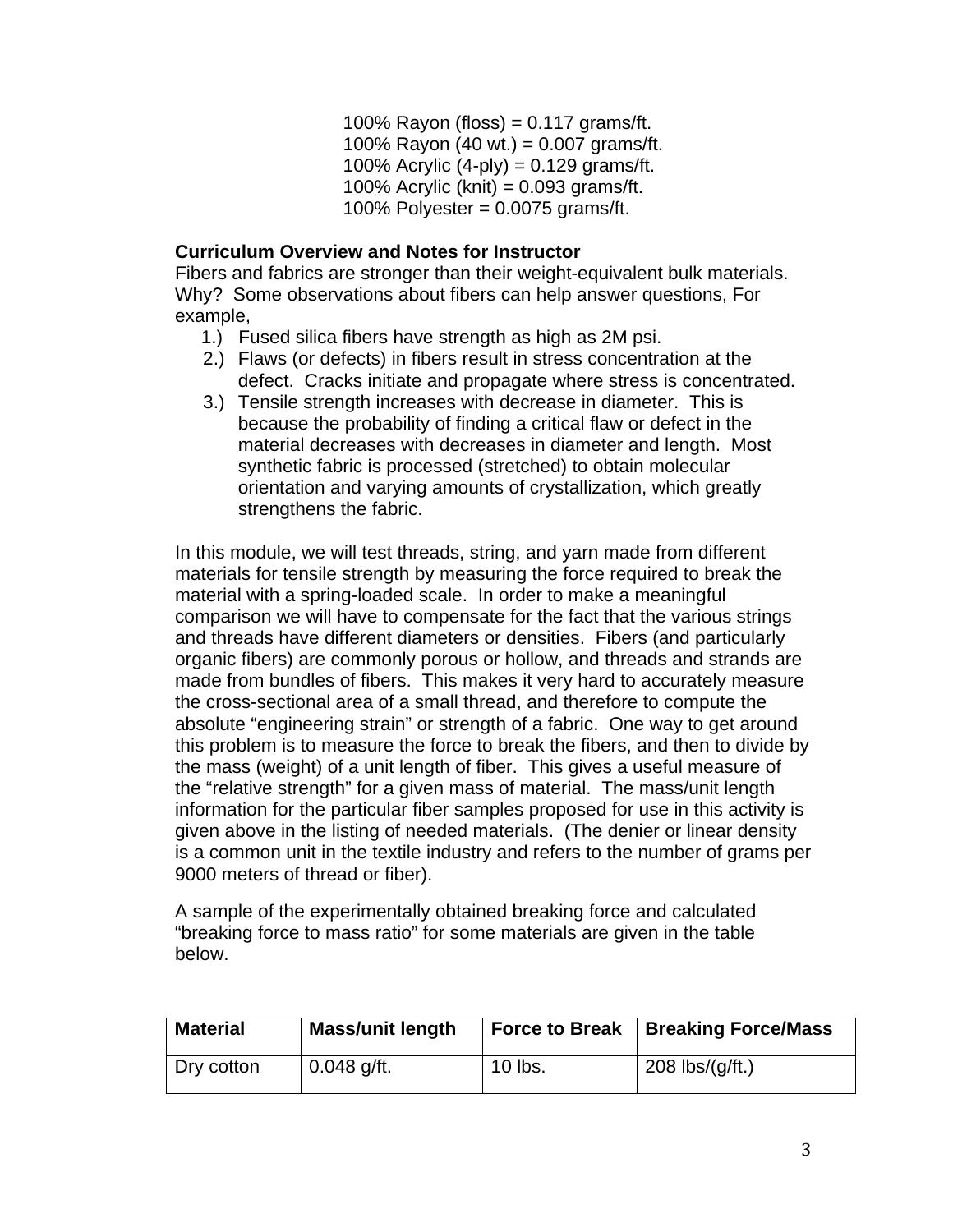| Wet cotton      | 0.048  | 9    | 188                 |
|-----------------|--------|------|---------------------|
| $Cotton + knot$ | 0.048  | 8.1  | 169 (broke at knot) |
| 100% Silk       | 0.0075 | 1.8  | 240                 |
| 100% Nylon      | 0.016  | 10.2 | 638                 |
| 100% Wool       | 0.023  | 0.85 | 37                  |
| Acrylic 4-ply   | 0.129  | 12   | 93                  |
| Acrylic yarn    | 0.093  | 12.5 | 134                 |
| Rayon floss     | 0.117  | 11.4 | 97                  |
| Rayon (40wt.)   | 0.007  | 0.9  | 129                 |
| Polyester       | 0.0075 | 2.61 | 348                 |

Notice that the acrylic yarn has the highest breaking force, about 12 lbs, however when the "Breaking Force/Mass" ratio is calculated then nylon and polyester appear to be much "stronger" even though the polyester thread broke at just 2.61 lbs. Other important observations to make are that the cotton string becomes weaker after soaking in water, and the cotton string with a knot was significantly weaker than similar cotton strings without the knot. Finally, note that both the rayon and acrylic threads appear to be "stronger" when the overall cross-sectional area (or mass/unit length) is smaller. This effect can be attributed to a decrease in the probability of finding a critical flaw or defect in a particular fiber bundle as the bulk or diameter of a thread is reduced.

What sample has the highest breaking force? (The acrylic 4-ply yarn has the highest weight per unit length, and will probably require the most force to break.) What sample has the highest "breaking force to mass" ratio? (Nylon has a very high breaking force, and yet has a much lower mass per unit length than many of the other sample materials. The "breaking force to mass ratio" for nylon should therefore be very high compared to most materials.) Does a knot in a string or thread decrease the force that is required to break the material? (The tensile stress,  $σ$ , on a fiber is measured by the force, F, divided by the area, A, of the fiber face such that  $\sigma = F/A$ . A knot is an example of an intentional defect that concentrates stress and breaking will tend to initiate at the knot with less applied tension or breaking force).

How does water affect the breaking force for natural and synthetic materials? (Man-made or synthetic materials will generally be less porous and will not absorb water as readily as natural fabrics. Exposure to water may therefore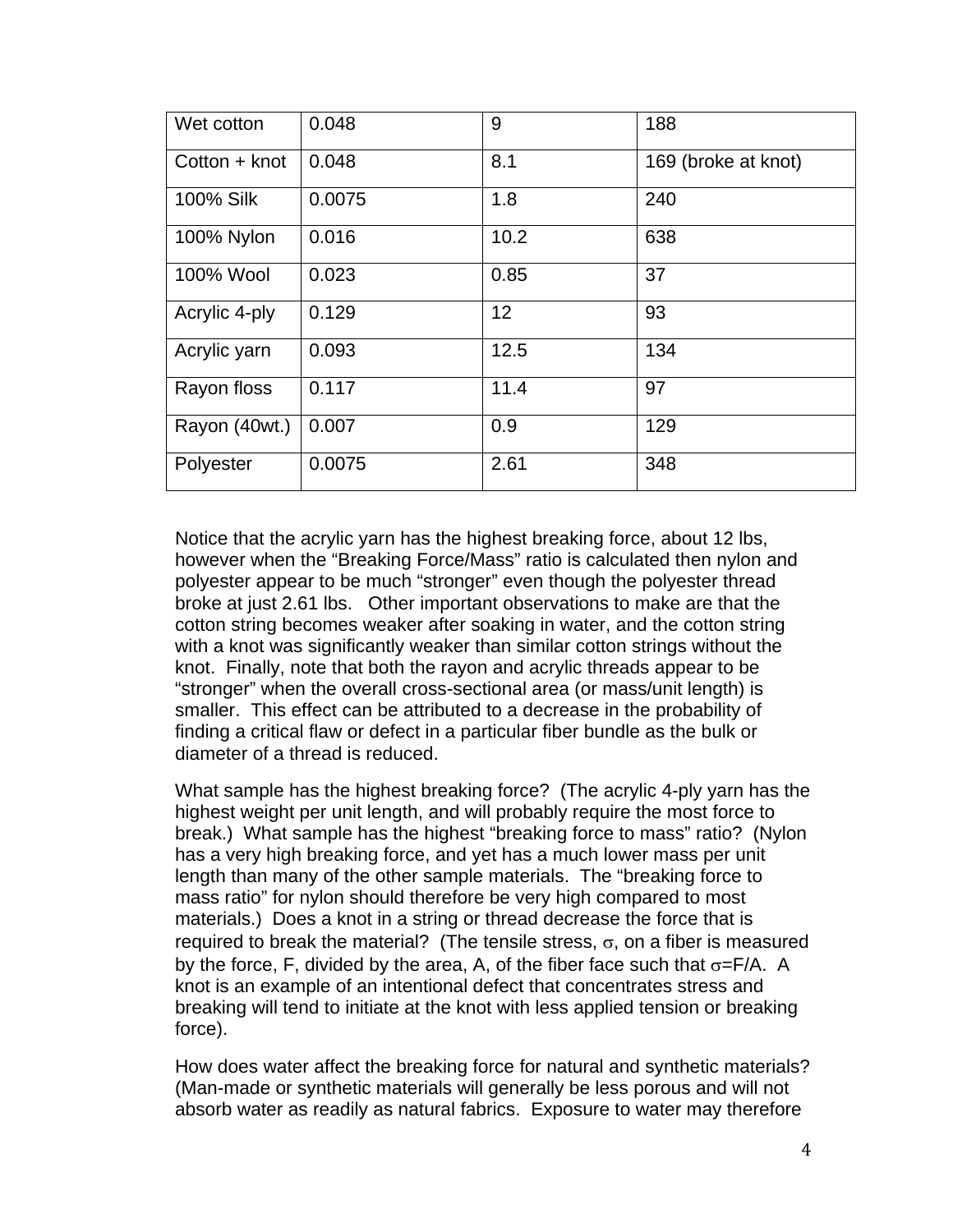have less noticeable effects on the synthetic fabrics. Before the advent of synthetic fabrics, silk was one of the strongest fabrics that was available, and was used to make parachutes because of its high strength to weight ratio. Mountain climbing ropes are typically made of nylon, and should not have knots in them if possible. Ropes should also be reliable in wet weather and resistant to rotting, so that nylon synthetics appear to be a better choice that cotton or natural materials. Special purpose ropes such as that used for water skiing should float. Polypropylene ropes are used for this purpose. Spider webs and silk have been studied by a number of researches for their remarkable natural properties. The tensile strength of spider silk is greater than the same weight of steel and has much greater elasticity. Its microstructure is under investigation for potential applications in industry, including bullet-proof vests and artificial tendons. Researchers have used genetically modified mammals to produce the proteins needed to make this material.

One could also go further with the concepts in this experiment. For example, the experimental apparatus and experiment could be enhanced by putting a ruler behind the specimen (fabric) as it stretches thereby measuring the elongation as well as the load. A crude stress vs. strain curve could be developed with the data points. One student would have to call out the load while another would have to keep an eye on the elongation or stretch. Some reference to an appropriate ASTM specification might be helpful to see how standards work. An old trick can be used to integrate under the curve. The data can be plotted on graph paper and one square inch could be cut out and weighted. The curve itself (stress vs. strain) can then be cut out and weighed. A weight to area ratio can be calculated and the energy to break can be computed using the appropriate units. The properties of stress vs. strain play against each other particularly well in fish line materials since you want some give to the fish line. These can be excellent topics to explore along with the idea of energy to break since it leads into many discussions about materials that are tough vs. those that are strong, and how to choose them for specific applications. For example, elastomers as compared to brittle materials like ceramics.

#### **Module Procedure**

- 1. Test each of the threads, strings, and yarns for breaking force with the spring loaded scale.
	- a. test cotton strings both dry, and after soaking in water
	- b. test dry cotton string or thread with a tight knot in the middle of the string
	- c. test a synthetic material such as nylon or polyester under wet and dry conditions, and with a knot in middle of fiber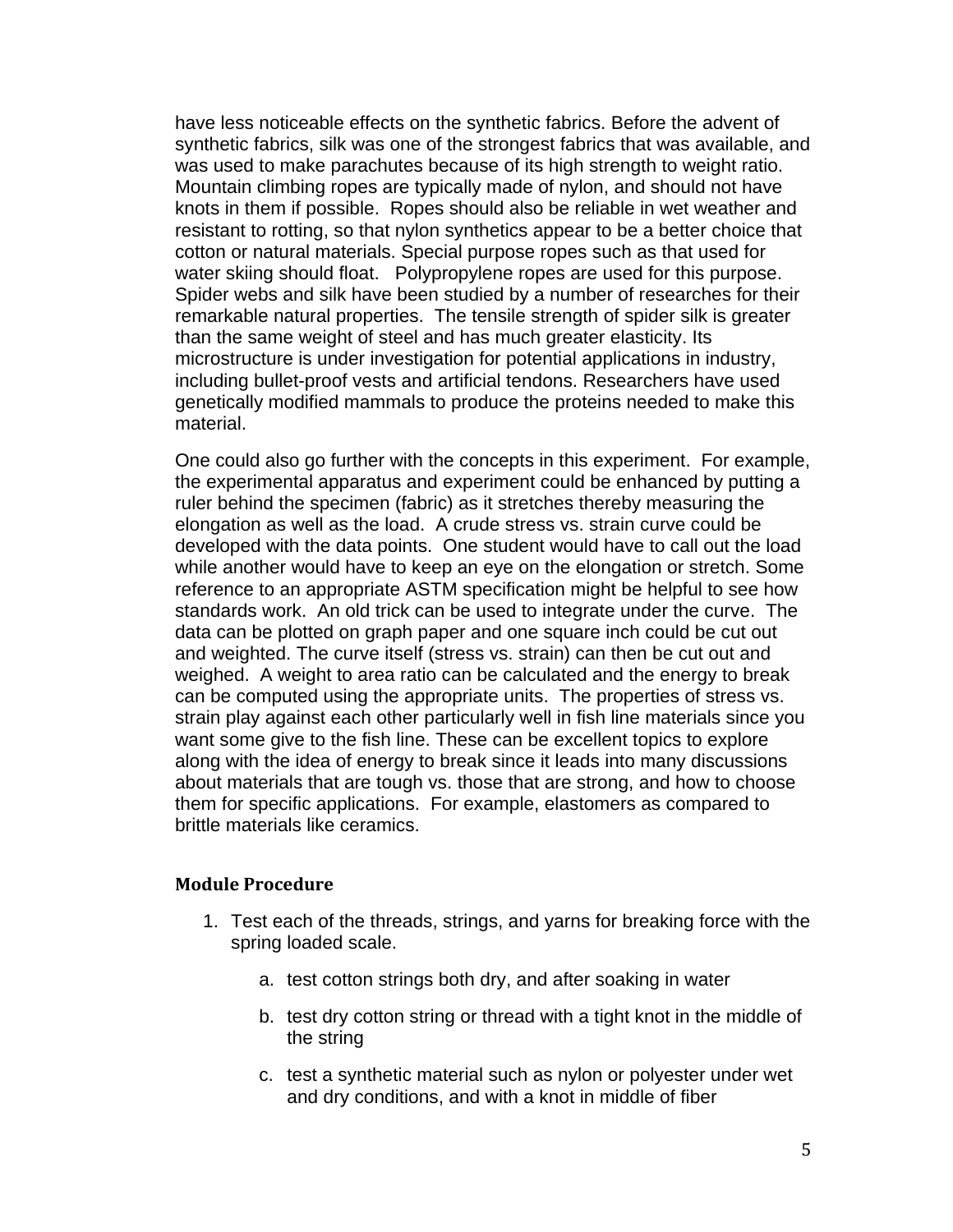- 2. Make a table with columns for 1.) material type, 2.) force to break material (lbs), 3.) mass/unit length (g/ft.), and 4.) "breaking force to weight ratio" lbs/(g/ft.) with observations or comments.
- 3. Have the students determine which sample has the highest breaking force. Compare this to the sample with the highest "breaking force to mass ratio." Which is more important for applications of fibers?
- 4. Ask the students to consider fibers
	- a. Used as fishing line—which fiber would be best to use? Why?
	- b. Used to make a mountain climbing rope—which fiber would you use? What effect would a knot in the rope have on strength?
	- c. Used for a water ski rope—what properties would you want in a water ski rope as opposed to other types of ropes?
	- d. Used to make fabric—which fiber would be best to use? Why?

## **Part II : Use of fibers in fabric for clothing**

## **Equipment and supplies needed:**

Fluke 85 voltmeter or similar high impedance voltmeter with a peak dc voltage setting.

Cotton, polyester, acrylic, rayon, nylon, wool, and acetate fabrics.

#### **Curriculum overview and notes for instructor**

Comfortable clothing has to do more than just keep us warm in cold weather and relatively cool in hot weather. Two major properties that determine the physiological comfort of a fabric are breathability and static charge (triboelectric) susceptibility.

Under average conditions, an adult human being produces about 1.0 liter/day of perspiration (sweat) that needs to be removed. When overheated, the body's main temperature regulation mechanism is by perspiration, so the breathability of a fabric is not just a comfort factor. Linen (flax) fibers both absorb and wick well, so that these fabrics are preferred in hot climates. Olefin fabric, a waxy-synthetic, also wicks well and makes comfortable underwear and sportswear.

Static Charge, or triboelectricity, is built up by friction between two electrically non-conductive surfaces. Static charge build-up is an inverse function of a fabric's absorbancy, because moisture conducts away electric charge.

#### **Module procedure**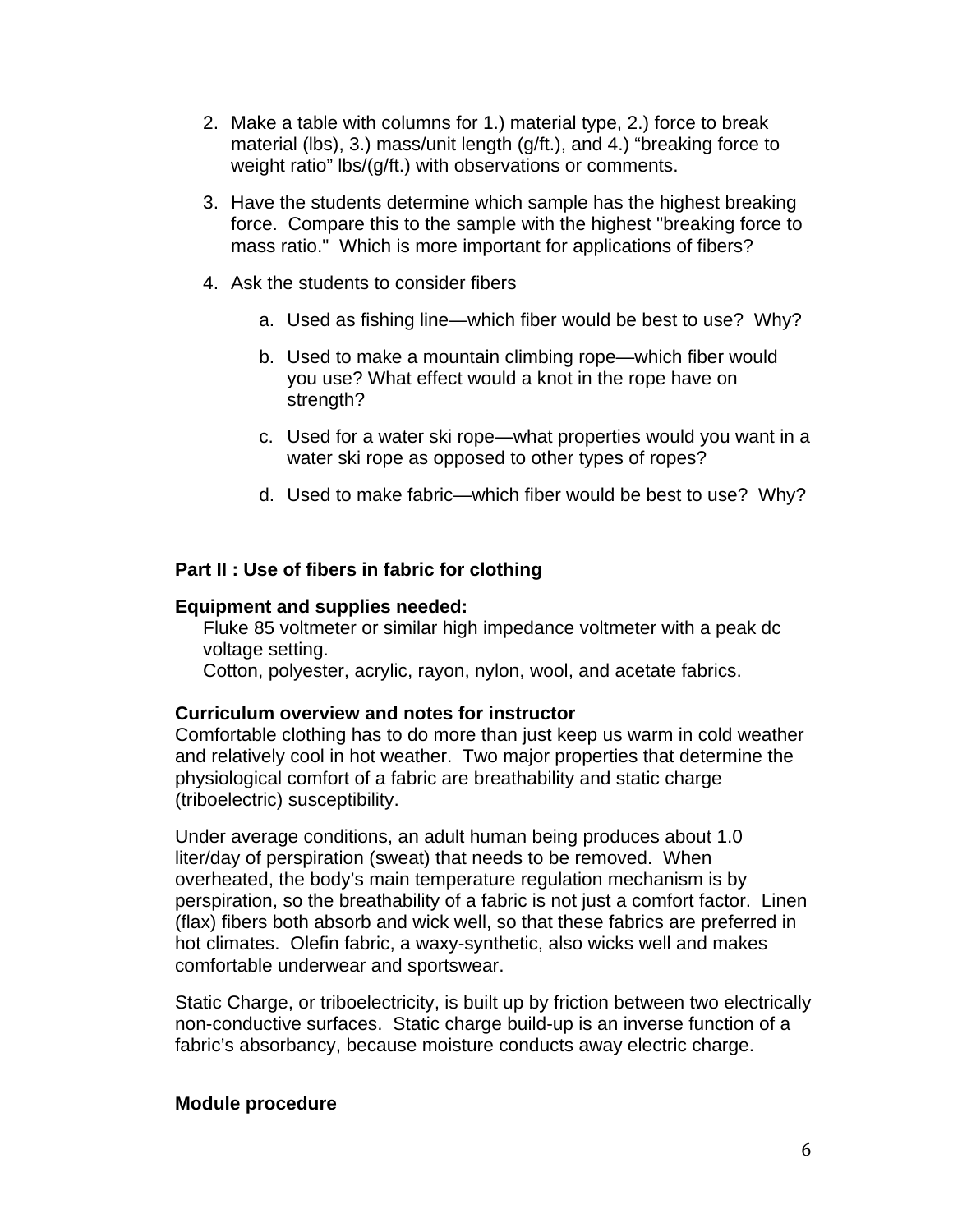- 1. Connect the negative lead of the voltmeter to an effective earth ground such as a water pipe. Connect the positive lead to a metal plate that is electrically insulated from ground. This experiment works best on days when atmospheric humidity is low.
- 2. Rub each fabric against hair on arms or head, then measure the relative build-up of static charge by placing the fabric sample on the electrically insulated metal plate.
- 3. Rank the fabrics from most positive to most negative static charge build-up generated from rubbing on hair.
- 4. Discuss what this means about comfort of fabrics. Relate it back to the strength discussion in Part I.



#### **Supporting Documentation**

Please refer to the attachment for details on a simple home-built testing machine for fiber testing.

#### **Acknowledgments**

The author would like to express his appreciation for the comments and suggestions of the reviewer and the editor, many of which have been included in the final form of this module.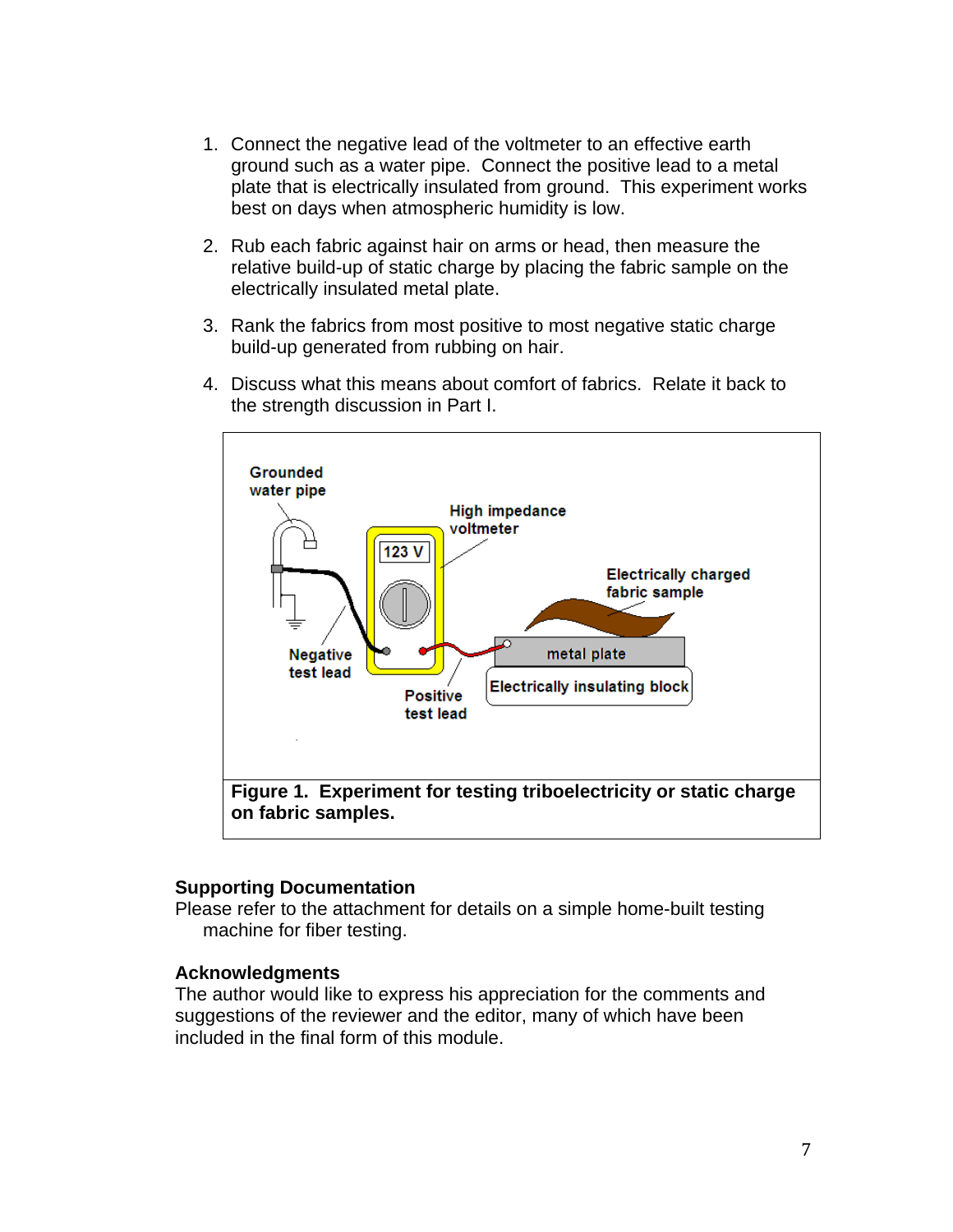## **References**

[http://en.wikipedia.org/wiki/Fabric\\_structure](http://en.wikipedia.org/wiki/Fabric_structure)

This is a comprehensive reference that discusses fabric structures and materials basics.

## [http://en.wikipedia.org/wiki/Synthetic\\_fiber](http://en.wikipedia.org/wiki/Synthetic_fiber)

This reference provides a historical summary of synthetic fibers.

## [http://www2.dupont.com/Kevlar/en\\_US/index.html](http://www2.dupont.com/Kevlar/en_US/index.html)

This commercial site gives many interesting examples of applications including bullet proof vests for high performance synthetic fibers.

## <http://www.fabrics.net/Microfibers.asp>

This site is an interesting collection of fabric facts and applications.

# **Evaluation Packet**

## **Student evaluation questions (discussion or quiz):**

- 1. Describe property differences between natural and synthetic fibers
- 2. Demonstrate that knots in fibers are detrimental to performance
- 3. Show that some fibers have better and some have worse properties when wet
- 4. Discuss usage of fibers in actual applications based on property measurements
- 5. Show how to demonstrate the importance of fiber properties in comfort when fibers are made into fabric.

## **Instructor evaluation questions:**

- 1. At what grade level was this module used?
- 2. Was the level and rigor of the module what you expected? If not, how can it be improved?
- 3. Did the lab work as presented? Did they add to student learning? Please note any problems or suggestions.
- 4. Was the background material provided sufficient for your background? Sufficient for your discussion with the students? Comments?
- 5. Did the lab generate interest among the students? Explain.
- 6. Please provide your input on how this module can be improved, including

comments or suggestions concerning the approach, focus and effectiveness of this activity in your context.

## **Course evaluation questions (for the students)**

1. Was the lab clear and understandable?